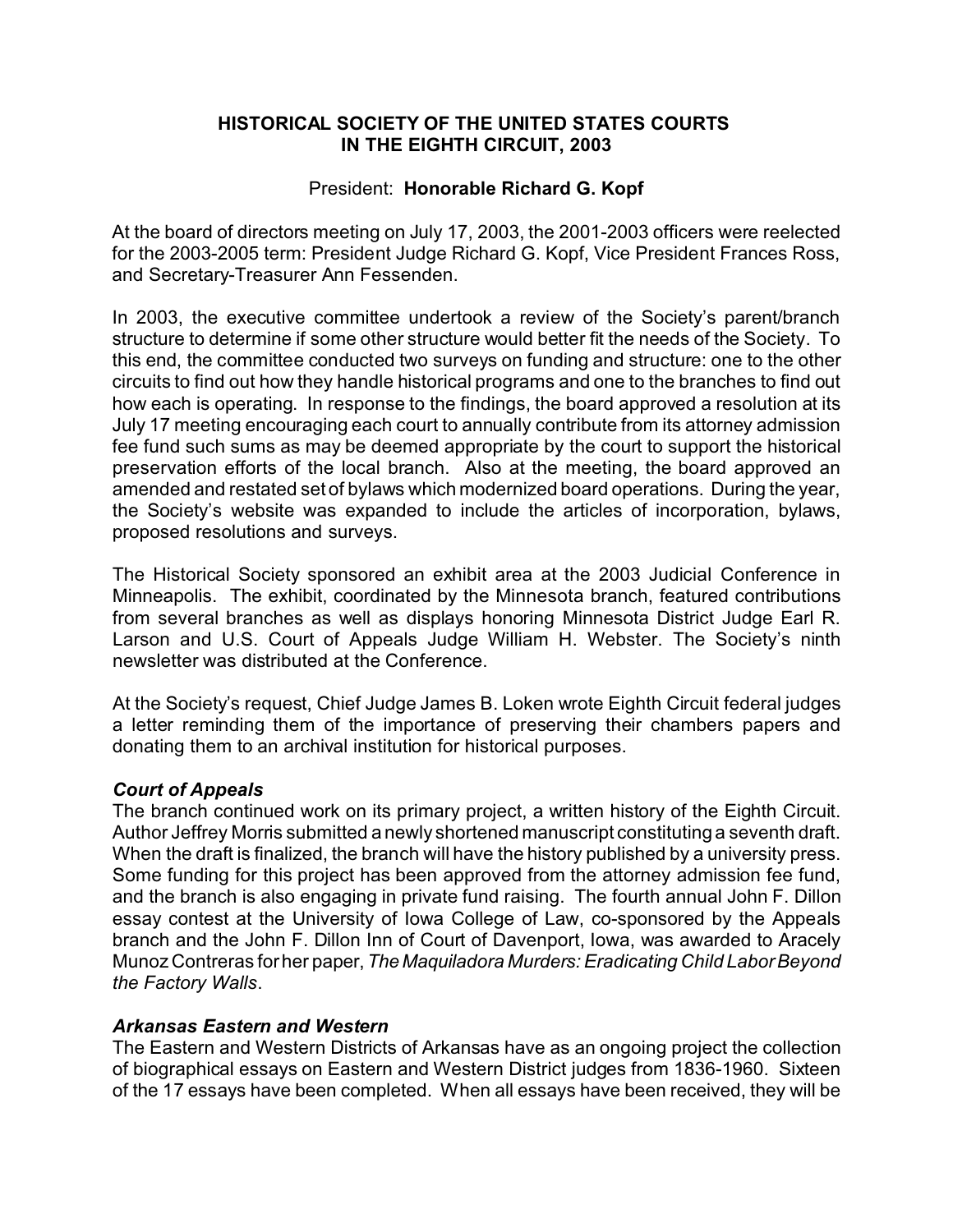submitted for publication. The Western District of Arkansas has also been instrumental in having display boxes installed and judges' portraits hung in the Fayetteville courthouse.

### *Iowa Southern*

The branch held its annual meeting on June 20, 2003. District Judge Charles R. Wolle's retirement video was completed, and Bankruptcy Judge Russell J. Hill's retirement video is being planned. Arrangements have been made to have judges' portraits reframed and hung together in display cases in the courthouse. In order to raise funds, the branch also commissioned the creation of a poster depicting Eighth Circuit courthouses.

### *Minnesota*

The branch met several times. Most meetings included book report segments and guest speakers reporting on current issues or cases with great historical potential. Branch activities included a judicial papers preservation project, expanding the history page on the district court's external website, and planning the development of an historical display of Judge Earl Larson to be exhibited at the Judicial Conference and the Minneapolis courthouse. In addition, District Judge John Tunheim conducted an historical trial as part of the Landmark Center's Centennial Legal Series.

### *Missouri Eastern*

On April 30, 2003, the branch met to form subcommittees to focus on specific projects such as video interviews with senior judges, a written history of the district, development of the Learning Center at the Thomas F. Eagleton U.S. Courthouse, and projects focusing on famous personalities, notable cases, and the architecture of courthouses in the Eastern District.

#### *Missouri Western*

The branch is planning a part-interactive/part-traditional museum to be established in a large ceremonial room on the second public floor of the courthouse. Several proposed architectural renderings have been completed, and the branch has formed two fund-raising committees. The branch hopes preliminary work can begin in early 2004, but it will depend on the success of fund-raising efforts.

#### *Nebraska*

Branch projects include a history of the district, 1863-1971, being prepared by Professor John R. Wunder, and videotaped interviews of Nebraska senior federal judges. In 2003, the branch expanded the reach of the Van Pelt History Prize to include high school students participating in the state finals of "Nebraska History Day," as well as college and law students. The 2003 award went to high schooler Megan Berg for her video documentary, *Sterilization in America*, concerning a Nebraska case.